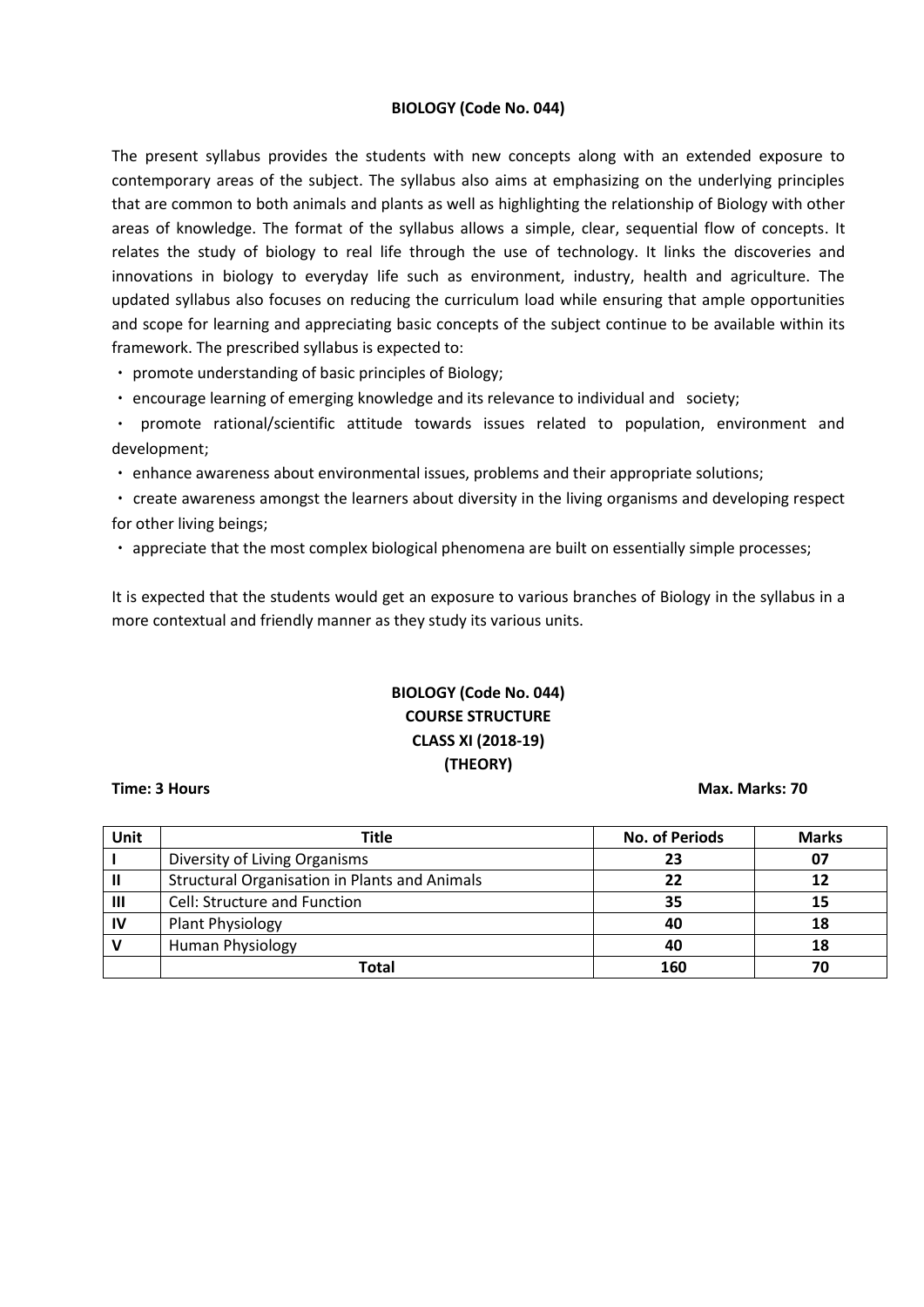### **Unit-I Diversity of Living Organisms 23 Periods**

### **Chapter-1: The Living World**

What is living? Biodiversity; Need for classification; three domains of life; taxonomy and systematics; concept of species and taxonomical hierarchy; binomial nomenclature; tools for study of taxonomymuseums, zoological parks, herbaria, botanical gardens.

### **Chapter-2: Biological Classification**

Five kingdom classification; Salient features and classification of Monera, Protista and Fungi into major groups: Lichens, Viruses and Viroids.

### **Chapter-3: Plant Kingdom**

Salient features and classification of plants into major groups - Algae, Bryophyta, Pteridophyta, Gymnospermae and Angiospermae (three to five salient and distinguishing features and at least two examples of each category); Angiosperms - classification upto class, characteristic features and examples.

### **Chapter-4: Animal Kingdom**

Salient features and classification of animals non-chordates up to phyla level and chordates up to class level (three to five salient features and at least two examples of each category). (No live animals or specimen should be displayed.)

### **Unit-II Structural Organisation in Animals and Plants 22 Periods**

# **Chapter-5: Morphology of Flowering Plants**

Morphology and modifications: Internal Morphology of different parts of flowering plants: root, stem, leaf, inflorescence, flower, fruit and seed (to be dealt along with the relevant experiment of the Practical Syllabus).

### **Chapter-6: Anatomy of Flowering Plants**

Anatomy and functions of different tissues.

### **Chapter-7: Structural Organisation in Animals**

Animal tissues; Morphology, anatomy and functions of different systems (digestive, circulatory, respiratory, nervous and reproductive) of an insect (cockroach). (a brief account only)

### **Unit-III Cell: Structure and Function 35 Periods**

### **Chapter-8: Cell-The Unit of Life**

Cell theory and cell as the basic unit of life: Structure of prokaryotic and eukaryotic cells; Plant cell and animal cell; cell envelope; cell membrane, cell wall; cell organelles - structure and function; endomembrane system, endoplasmic reticulum, golgi bodies, lysosomes, vacuoles; mitochondria, ribosomes, plastids, microbodies; cytoskeleton, cilia, flagella, centrioles (ultrastructure and function); nucleus.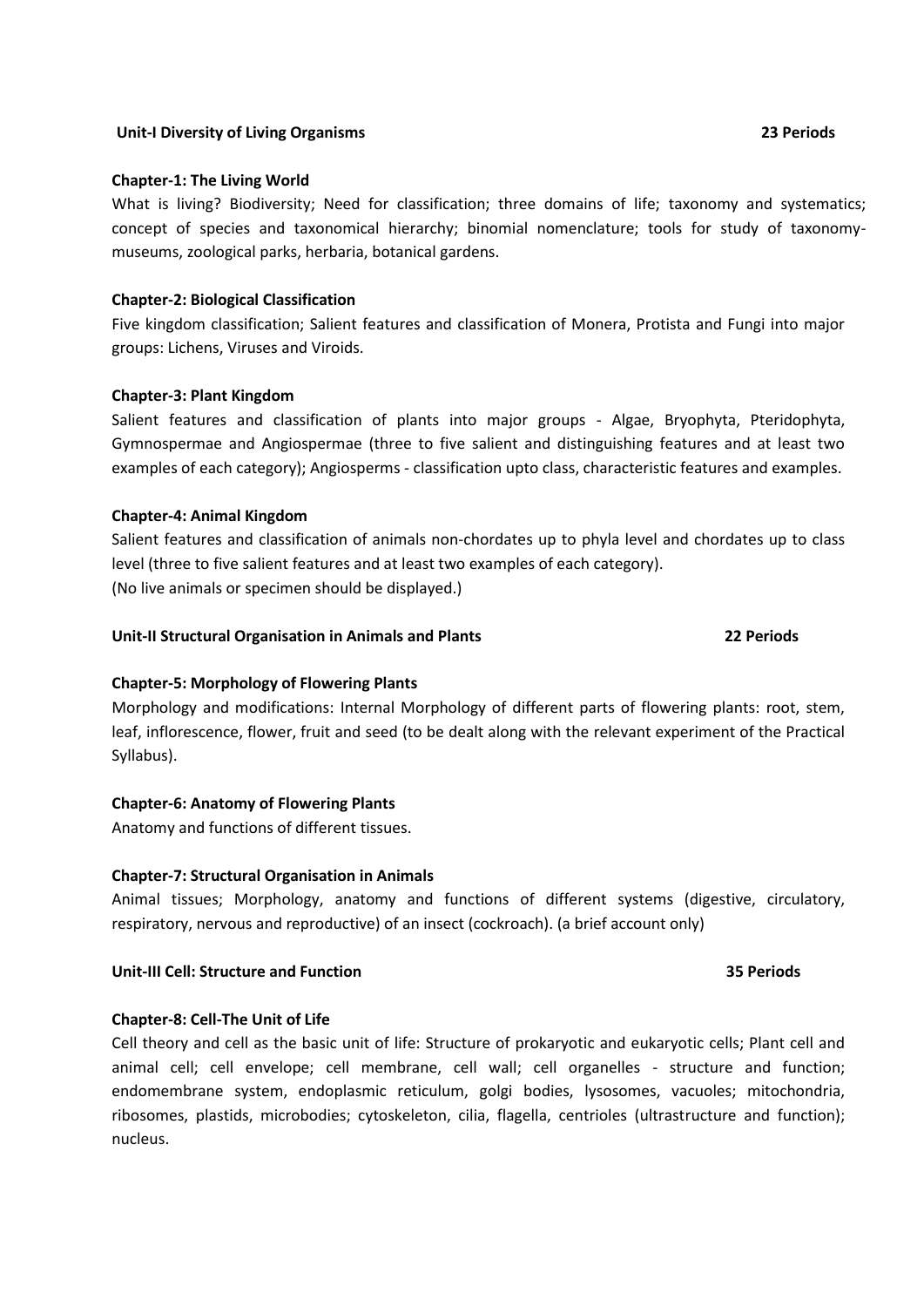# **Chapter-9: Biomolecules**

Chemical constituents of living cells: biomolecules, structure and function of proteins, carbohydrates, lipids, nucleic acids; Enzymes- types, properties, enzyme action.

# **Chapter-10: Cell Cycle and Cell Division**

Cell cycle, mitosis, meiosis and their significance

# **Unit-IV Plant Physiology 40 Periods**

# **Chapter-11: Transport in Plants**

Movement of water, gases and nutrients; cell to cell transport, diffusion, facilitated diffusion, active transport; plant-water relations, imbibition, water potential, osmosis, plasmolysis; long distance transport of water - Absorption, apoplast, symplast, transpiration pull, root pressure and guttation; transpiration, opening and closing of stomata; Uptake and translocation of mineral nutrients - Transport of food, phloem transport, massflow hypothesis.

# **Chapter-12: Mineral Nutrition**

Essential minerals, macro- and micronutrients and their role; deficiency symptoms; mineral toxicity; elementary idea of hydroponics as a method to study mineral nutrition; nitrogen metabolism, nitrogen cycle, biological nitrogen fixation.

# **Chapter-13: Photosynthesis in Higher Plants**

Photosynthesis as a means of autotrophic nutrition; site of photosynthesis, pigments involved in photosynthesis (elementary idea); photochemical and biosynthetic phases of photosynthesis; cyclic and non-cyclic photophosphorylation; chemiosmotic hypothesis; photorespiration; C3 and C4 pathways; factors affecting photosynthesis.

# **Chapter-14: Respiration in Plants**

Exchange of gases; cellular respiration - glycolysis, fermentation (anaerobic), TCA cycle and electron transport system (aerobic); energy relations - number of ATP molecules generated; amphibolic pathways; respiratory quotient.

# **Chapter-15: Plant - Growth and Development**

Seed germination; phases of plant growth and plant growth rate; conditions of growth; differentiation, dedifferentiation and redifferentiation; sequence of developmental processes in a plant cell; growth regulators - auxin, gibberellin, cytokinin, ethylene, ABA; seed dormancy; vernalisation; photoperiodism.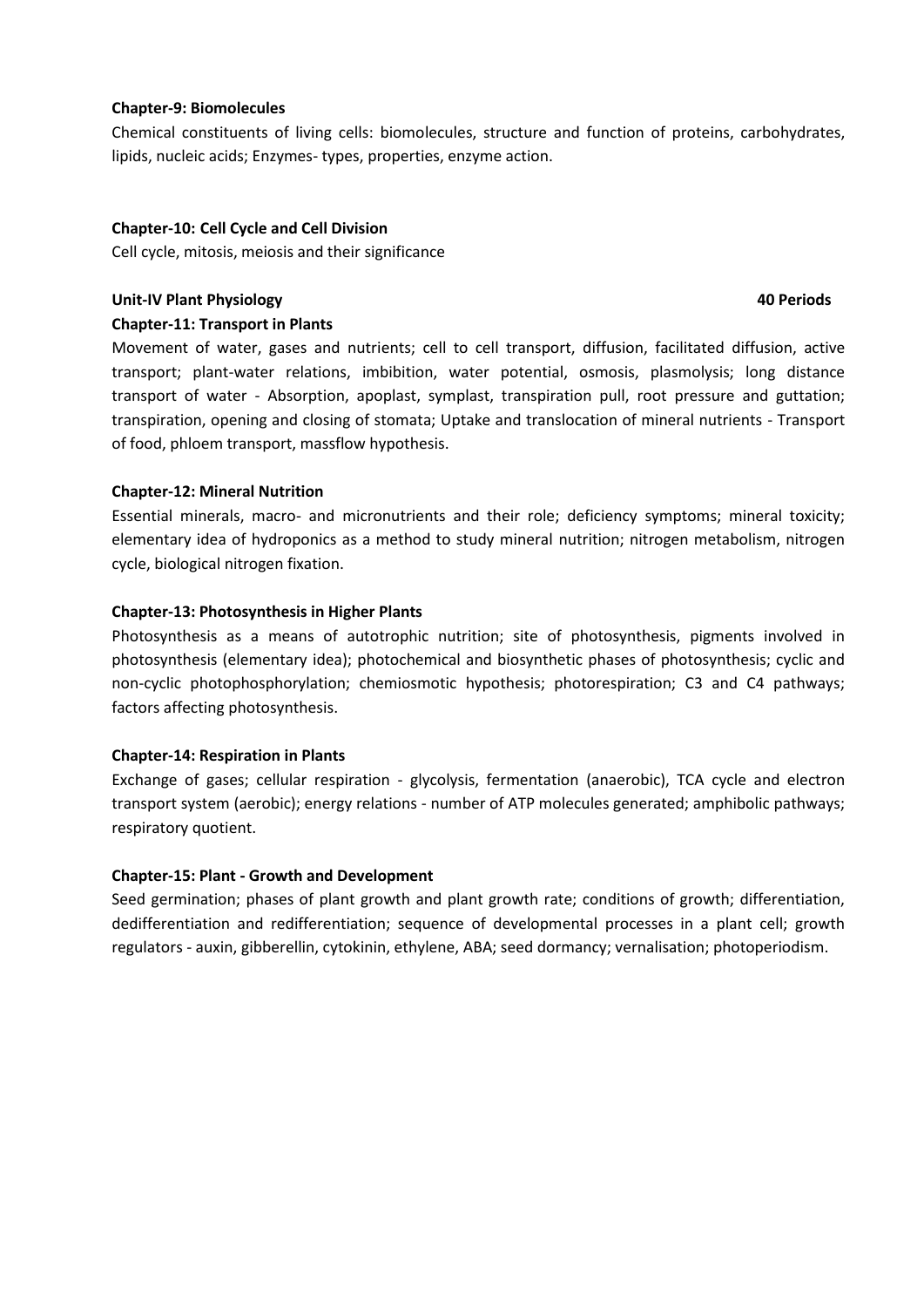### **Unit-V Human Physiology 40 Periods**

# **Chapter-16: Digestion and Absorption**

Alimentary canal and digestive glands, role of digestive enzymes and gastrointestinal hormones; Peristalsis, digestion, absorption and assimilation of proteins, carbohydrates and fats; calorific values of proteins, carbohydrates and fats; egestion; nutritional and digestive disorders - PEM, indigestion, constipation, vomiting, jaundice, diarrhoea.

# **Chapter-17: Breathing and Exchange of Gases**

Respiratory organs in animals (recall only); Respiratory system in humans; mechanism of breathing and its regulation in humans - exchange of gases, transport of gases and regulation of respiration, respiratory volume; disorders related to respiration - asthma, emphysema, occupational respiratory disorders.

# **Chapter-18: Body Fluids and Circulation**

Composition of blood, blood groups, coagulation of blood; composition of lymph and its function; human circulatory system - Structure of human heart and blood vessels; cardiac cycle, cardiac output, ECG; double circulation; regulation of cardiac activity; disorders of circulatory system - hypertension, coronary artery disease, angina pectoris, heart failure.

# **Chapter-19: Excretory Products and Their Elimination**

Modes of excretion - ammonotelism, ureotelism, uricotelism; human excretory system – structure and function; urine formation, osmoregulation; regulation of kidney function - renin - angiotensin, atrial natriuretic factor, ADH and diabetes insipidus; role of other organs in excretion; disorders - uraemia, renal failure, renal calculi, nephritis; dialysis and artificial kidney, kidney transplant.

# **Chapter-20: Locomotion and Movement**

Types of movement - ciliary, flagellar, muscular; skeletal muscle- contractile proteins and muscle contraction; skeletal system and its functions; joints; disorders of muscular and skeletal system myasthenia gravis, tetany, muscular dystrophy, arthritis, osteoporosis, gout.

# **Chapter-21: Neural Control and Coordination**

Neuron and nerves; Nervous system in humans - central nervous system; peripheral nervous system and visceral nervous system; generation and conduction of nerve impulse; reflex action; sensory perception; sense organs; elementary structure and functions of eye and ear

# **Chapter-22: Chemical Coordination and Integration**

Endocrine glands and hormones; human endocrine system - hypothalamus, pituitary, pineal, thyroid, parathyroid, adrenal, pancreas, gonads; mechanism of hormone action (elementary idea); role of hormones as messengers and regulators, hypo - and hyperactivity and related disorders; dwarfism, acromegaly, cretinism, goiter, exophthalmic goiter, diabetes, Addison's disease.

**Note:** Diseases related to all the human physiological systems to be taught in brief.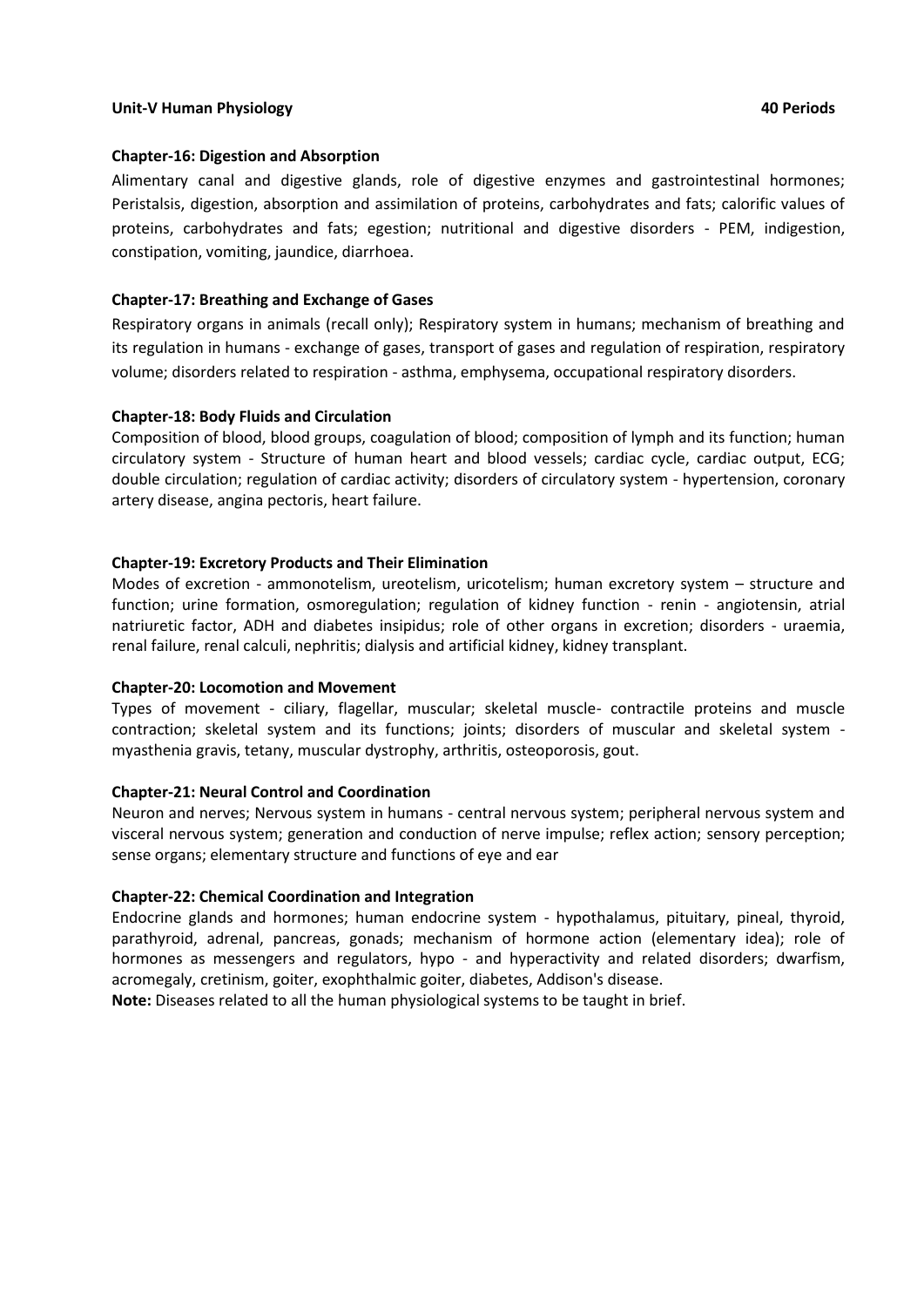### **PRACTICALS**

# **Time Allowed: Three hours Max. Marks: 30**

| <b>Evaluation Scheme</b>                                     |         |
|--------------------------------------------------------------|---------|
|                                                              |         |
| One Major Experiment Part A (Experiment No-1,3,7,8)          | 5 Marks |
| One Minor Experiment Part A (Experiment No- 6,9,10,11,12,13) | 4 Marks |
| Slide Preparation Part A (Experiment No- 2,4,5)              | 5 Marks |
| Spotting Part B                                              | 7 Marks |
| Practical Record+Viva Voce                                   | 4 Marks |
| Project Record + Viva Voce                                   | 5 Marks |
| <b>Total</b>                                                 | 30Marks |

### **A: List of Experiments 60 Periods**

- 1. Study and description of three locally available common flowering plants, one from each of the families Solanaceae, Fabacceae and Liliaceae (Poaceae, Asteraceae or Brassicaceae can be substituted in case of particular geographical location) including dissection and display of floral whorls, anther and ovary to show number of chambers (floral formulae and floral diagrams). Types of root (Tap and adventitious); stem (herbaceous and woody); leaf (arrangement, shape, venation, simple and compound).
- 2. Preparation and study of T.S. of dicot and monocot roots and stems (primary).
- 3. Study of osmosis by potato osmometer.
- 4. Study of plasmolysis in epidermal peels (e.g. Rhoeo leaves).
- 5. Study of distribution of stomata in the upper and lower surface of leaves.
- 6. Comparative study of the rates of transpiration in the upper and lower surface of leaves.
- 7. Test for the presence of sugar, starch, proteins and fats. Detection in suitable plant and animal materials.
- 8. Separation of plant pigments through paper chromatography.
- 9. Study of the rate of respiration in flower buds/leaf tissue and germinating seeds.
- 10. Test for presence of urea in urine.
- 11. Test for presence of sugar in urine.
- 12. Test for presence of albumin in urine.
- 13. Test for presence of bile salts in urine.

# **B. Study/observation of the following (spotting)**

1. Study of the parts of a compound microscope.

2. Study of the specimens/slides/models and identification with reasons - Bacteria, Oscillatoria, Spirogyra, Rhizopus, mushroom, yeast, liverwort, moss, fern, pine, one monocotyledonous plant, one dicotyledonous plant and one lichen.

3. Study of virtual specimens/slides/models and identification with reasons - Amoeba, Hydra, liverfluke, Ascaris, leech, earthworm, prawn, silkworm, honeybee, snail, starfish, shark, rohu, frog, lizard, pigeon and rabbit.

4. Study of tissues and diversity in shapes and sizes of plant and animal cells (palisade cells, guard cells, parenchyma, collenchyma, sclerenchyma, xylem, phloem, squamous epithelium, muscle fibers and mammalian blood smear) through temporary/permanent slides.

5. Study of mitosis in onion root tip cells and animals cells (grasshopper) from permanent slides.

6. Study of different modifications in roots, stems and leaves.

7. Study and identification of different types of inflorescence (cymose and racemose).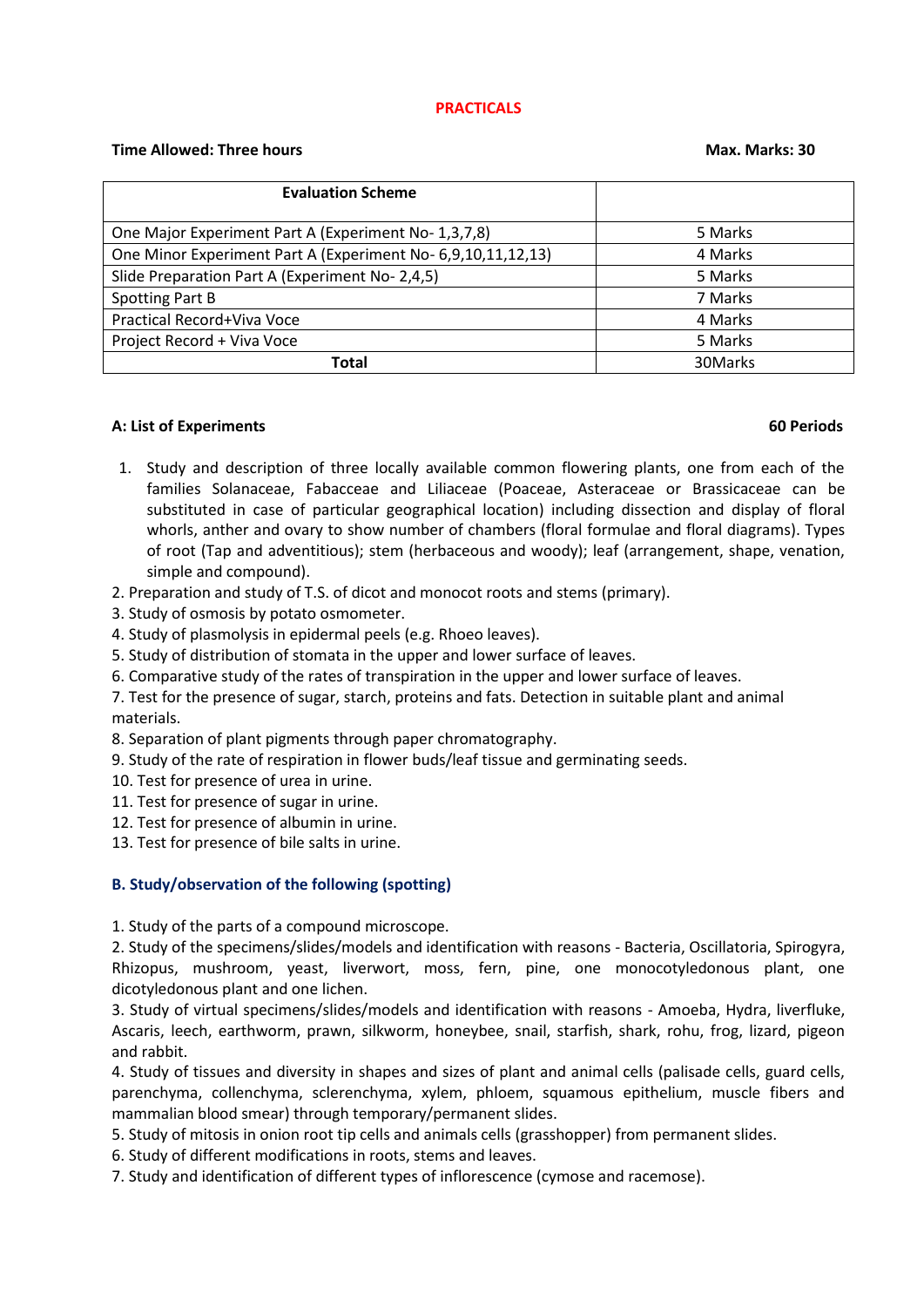- 8. Study of imbibition in seeds/raisins.
- 9. Observation and comments on the experimental set up for showing:
- a) Anaerobic respiration
- b) Phototropism
- c) Effect of apical bud removal
- d) Suction due to transpiration

10. Study of human skeleton and different types of joints with the help of virtual images/models only.

11. Study of external morphology of cockroach through virtual images/models.

# **Practical Examination for Visually Impaired Students**

# **Class XI**

**Note:** The 'Evaluation schemes' and 'General Guidelines' for visually impaired students as given for Class XII may be followed.

# **A. Items for Identification/Familiarity with the apparatus / equipments / animal and plant material / chemicals etc. for assessment in practicals(All experiments)**

Plants of –

- Solanaceae- Brinjal, Petunia, any other
- Fabaceae- Rice, Wheat, any other
- Liliaceae- Any of the Lilies

A compound microscope, seeds of monocot and dicot- maize and gram or any other Model of Human skeleton to show –

- Ball and socket joints of girdles and limbs
- $\cdot$  Rib cage

Test tube, honey comb, Mollusc shell, Models of Pigeon and Star fish, mushroom, petridish, succulents such as *Aloe vera*/kalenchoe, raisins, beaker, potatoes, scalpel, chromatography paper, chromatography chamber, alcohol, specimen/model of cockroach.

# **B. List of Practicals**

1. Study three locally available common flowering plants of the families – Solanaceae, fabaceae, Liliaceae and identify:

- Types of roots as Tap and Adventitious
- Types of stems as Herbaceous or Woody
- Types of leaves as Compound or Simple

2. Study the parts of a compound microscope- eye piece and objective lense, mirror, stage, coarse and fine adjustment knobs.

- 3. Differentiate between monocot and dicot plants on the basis of venation patterns.
- 4. Study the following parts of human skeleton (Model):
- Ball and socket joints of thigh and shoulder
- $\cdot$  Rib cage

5. Study honey bee through comb, snail through shell, Starfish through model, Pigeon through model.

- 6. Identify the given specimen of a fungus Mushroom.
- 7. Study the adaptive features of xerophytic plants.
- 8. Study the process of osmosis through endosmosis in raisins.
- 9. Identify and relate the given experimental set up with aim of experiment:
- Paper Chromatography
	- or
- Potato Osmometer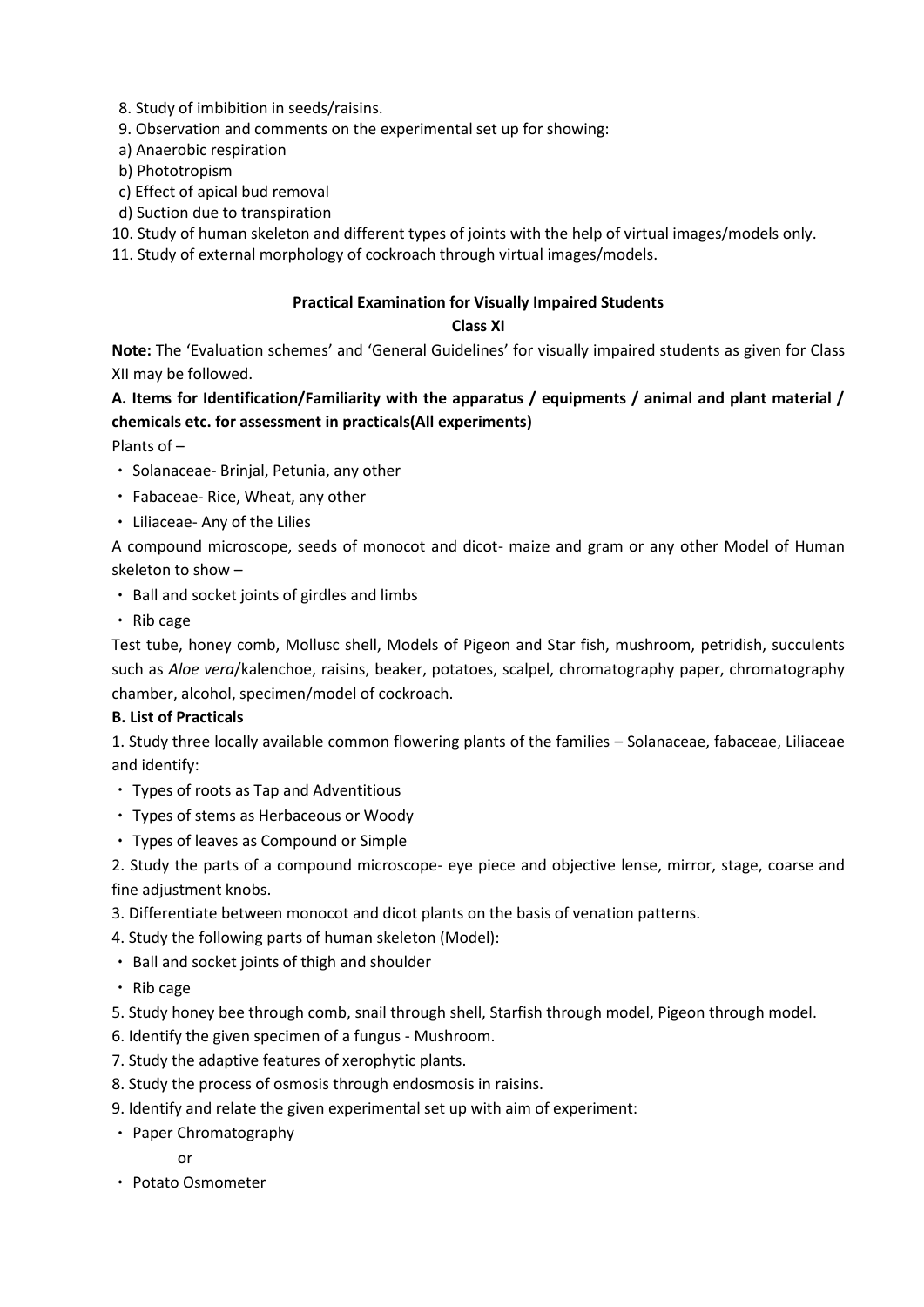10. Study the external features/morphology of cockroach through model.

**Note:** The above practicals may be carried out in an experiential manner rather than recording observations.

# **Prescribed Books:**

- 1. Biology Class-XI, Published by NCERT
- 2. Other related books and manuals brought out by NCERT (consider multimedia also)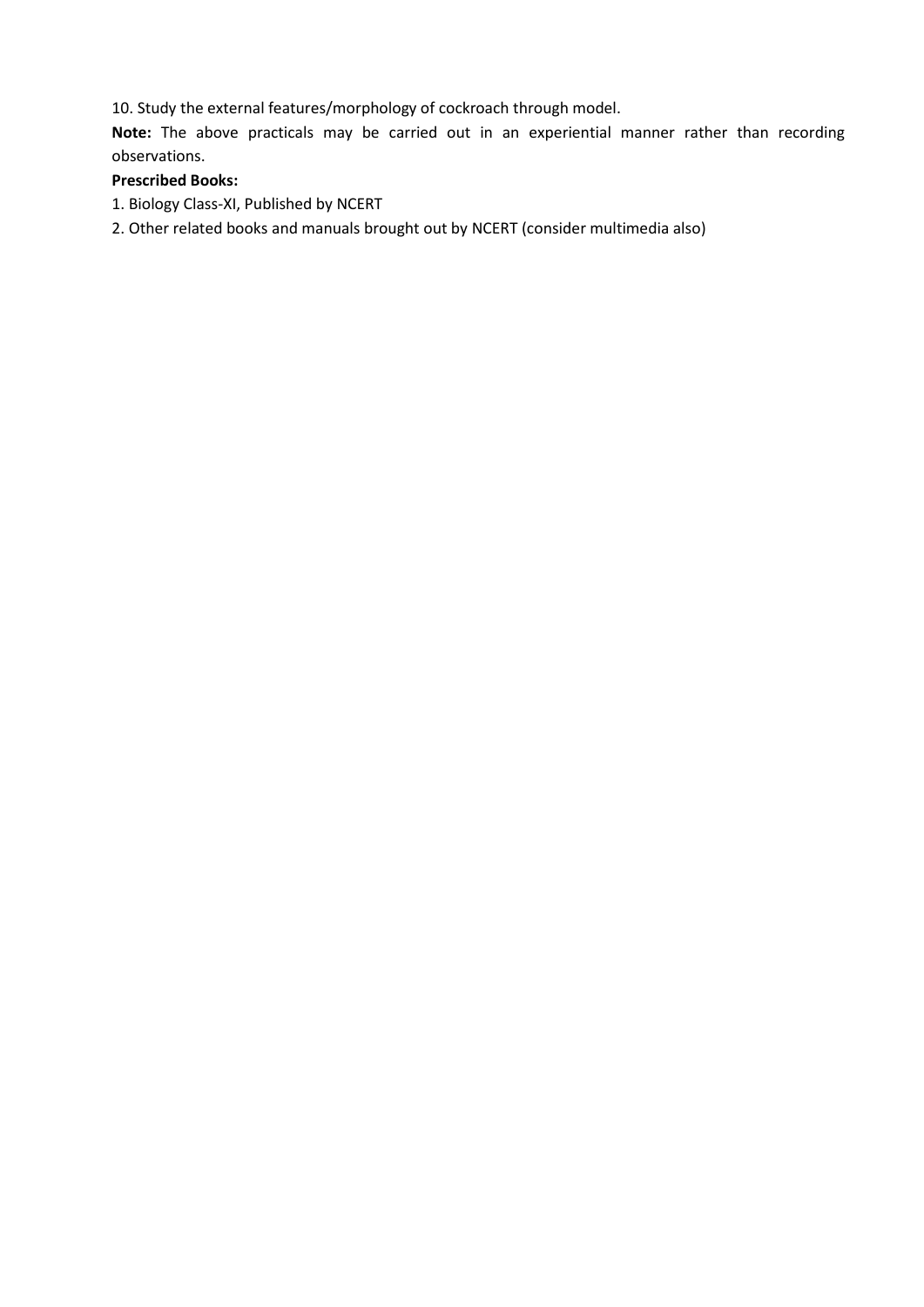# **BIOLOGY (Code No. 044) QUESTION PAPER DESIGN Class - XI (2018-19)**

|      | <b>Time: 3 Hours</b>                                                                                                                                                                                                                                      |                                                            |                                                   |                                                     |                                     |                              | Max. Marks: 70 |
|------|-----------------------------------------------------------------------------------------------------------------------------------------------------------------------------------------------------------------------------------------------------------|------------------------------------------------------------|---------------------------------------------------|-----------------------------------------------------|-------------------------------------|------------------------------|----------------|
| S.No | <b>Typology of Questions</b>                                                                                                                                                                                                                              | <b>Very</b><br><b>Short</b><br>Answer<br>(VSA)<br>(1 mark) | <b>Short</b><br>Answer-I<br>$(SA-I)$<br>(2 marks) | <b>Short</b><br>Answer-II<br>$(SA-II)$<br>(3 marks) | Long<br>Answer<br>(LA)<br>(5 marks) | <b>Total</b><br><b>Marks</b> | %<br>Weightage |
| 1.   | <b>Remembering- (Knowledge</b><br>based Simple recall questions,<br>to know specific facts, terms,<br>concepts, principles, or<br>theories, Identify, define,<br>or recite, information)                                                                  | $\mathbf{2}$                                               | 1                                                 | 1                                                   |                                     | 7                            | 10%            |
| 2.   | Understanding-<br>(Comprehension -To be<br>familiar with meaning and to<br>understand conceptually,<br>interpret, compare, contrast,<br>explain, paraphrase<br>information)                                                                               |                                                            | $\mathbf{2}$                                      | 4                                                   | 1                                   | 21                           | 30%            |
| 3.   | Application (Use abstract<br>information in concrete<br>situation, to apply knowledge<br>to new situations, Use given<br>content to interpret a<br>situation, provide an example,<br>or solve a problem)                                                  |                                                            | $\overline{2}$                                    | 4                                                   | 1                                   | 21                           | 30%            |
| 4.   | <b>High Order Thinking Skills</b><br>(Analysis & Synthesis-<br>Classify, Compare, Contrast,<br>or differentiate between<br>different pieces of<br>information, Organize and/or<br>integrate unique<br>pieces of information from a<br>variety of sources) | $\overline{2}$                                             | 1                                                 | 1                                                   | 1                                   | 12                           | 17%            |
| 5.   | Evaluation- (Appraise, judge,<br>and/or justify the value or<br>worth of a decision or<br>outcome, or to predict<br>outcomes based on values)                                                                                                             | $\mathbf{1}$                                               | $\mathbf{1}$                                      | $\overline{2}$                                      |                                     | 09                           | 13%            |
|      | <b>TOTAL</b>                                                                                                                                                                                                                                              | $5x1=5$                                                    | $7x2=14$                                          | $12x3=36$                                           | $3x5 = 15$                          | 70(27)                       | 100%           |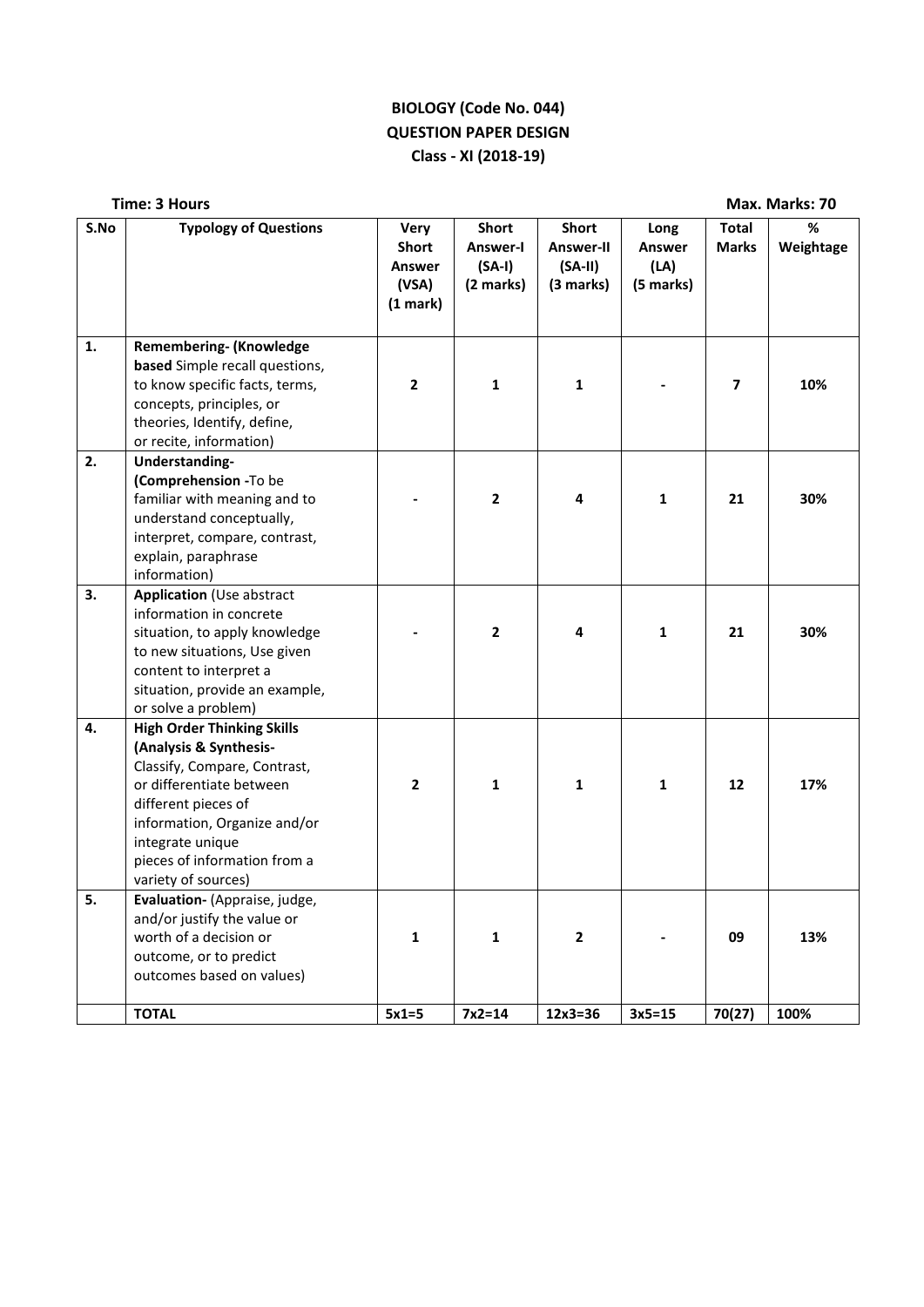# **QUESTION WISE BREAK UP**

| <b>Type of Question</b> | <b>Mark(s) per Question</b> | <b>Total No. of Questions</b> | <b>Total Marks</b> |
|-------------------------|-----------------------------|-------------------------------|--------------------|
| <b>VSA</b>              |                             |                               | 05                 |
| SA-I                    |                             |                               | 14                 |
| SA-II                   |                             | 12                            | 36                 |
| LA                      |                             |                               | 15                 |
| <b>Total</b>            |                             | 27                            |                    |

- 1. Internal Choice: There is no overall choice in the paper. However, there is an internal choice in one question of 2 marks weightage, one question of 3 marks weightage and all three questions of 5 marks weightage.
- 2. The above template is only a sample. Suitable internal variations may be made for generating similar templates keeping the overall weightage to different form of questions and typology of questions same.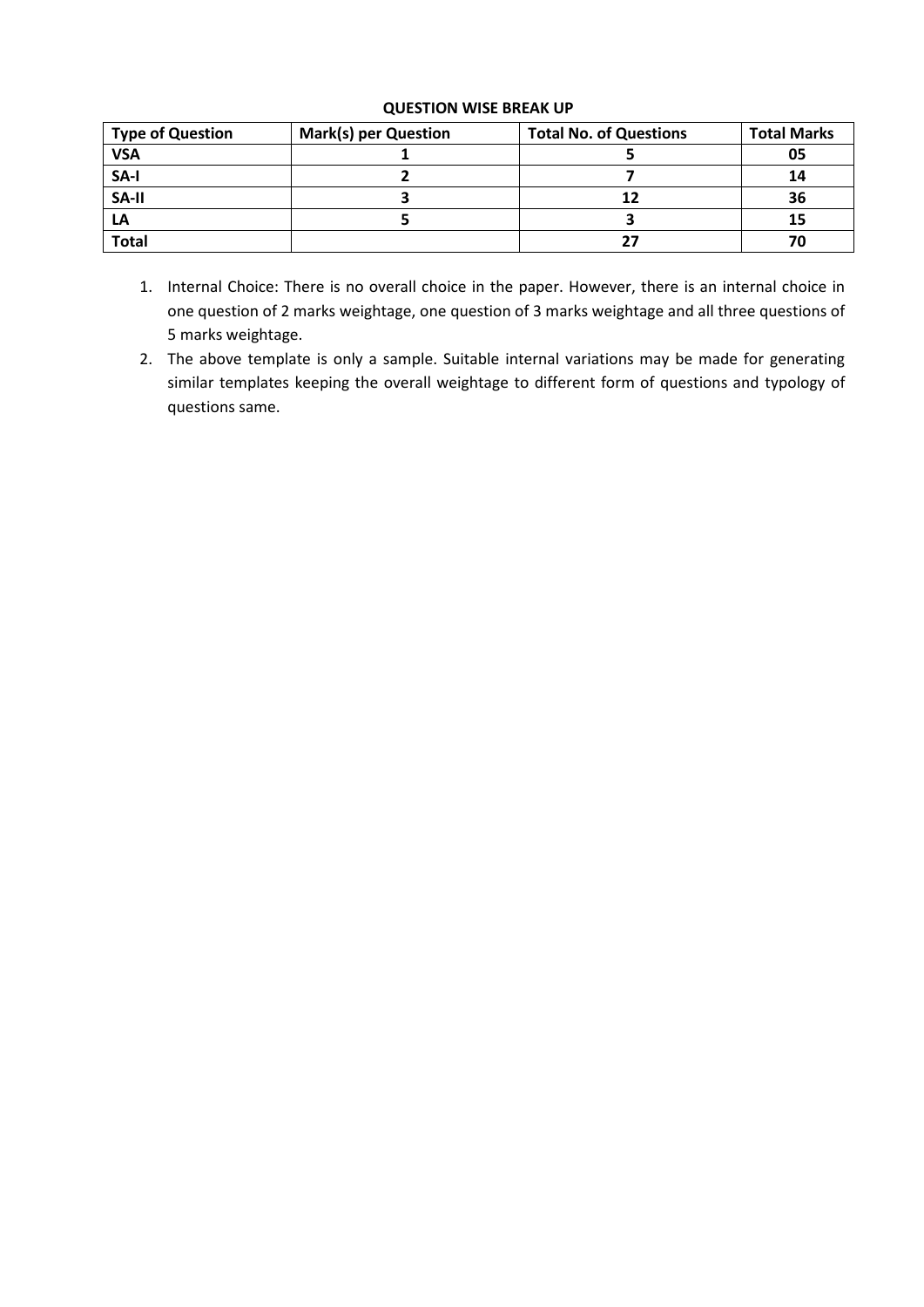# **CLASS XII (2018-19) (THEORY)**

### **Time: 3 Hours Max. Marks: 70**

| Unit                      | Title                                     | <b>No. of Periods</b> | <b>Marks</b> |
|---------------------------|-------------------------------------------|-----------------------|--------------|
| VI                        | Reproduction                              | 30                    | 14           |
| VII                       | <b>Genetics and Evolution</b>             | 40                    | 18           |
| VIII                      | Biology and Human Welfare                 | 30                    | 14           |
| IX                        | <b>Biotechnology and its Applications</b> | 30                    | 10           |
| $\boldsymbol{\mathsf{x}}$ | <b>Ecology and Environment</b>            | 30                    | 14           |
|                           | Total                                     | 160                   | 70           |

### **Unit-VI Reproduction 30 periods**

### **Chapter-1: Reproduction in Organisms**

Reproduction, a characteristic feature of all organisms for continuation of species; modes of reproduction - asexual and sexual reproduction; asexual reproduction - binary fission, sporulation, budding, gemmule formation, fragmentation; vegetative propagation in plants.

### **Chapter-2: Sexual Reproduction in Flowering Plants**

Flower structure; development of male and female gametophytes; pollination - types, agencies and examples; outbreeding devices; pollen-pistil interaction; double fertilization; post fertilization events development of endosperm and embryo, development of seed and formation of fruit; special modesapomixis, parthenocarpy, polyembryony; Significance of seed dispersal and fruit formation.

### **Chapter-3: Human Reproduction**

Male and female reproductive systems; microscopic anatomy of testis and ovary; gametogenesis spermatogenesis and oogenesis; menstrual cycle; fertilisation, embryo development upto blastocyst formation, implantation; pregnancy and placenta formation (elementary idea); parturition (elementary idea); lactation (elementary idea).

### **Chapter-4: Reproductive Health**

Need for reproductive health and prevention of Sexually Transmitted Diseases (STDs); birth control need and methods, contraception and medical termination of pregnancy (MTP); amniocentesis; infertility and assisted reproductive technologies - IVF, ZIFT, GIFT (elementary idea for general awareness).

### **Unit-VII Genetics and Evolution 40 Periods**

### **Chapter-5: Principles of Inheritance and Variation**

**Heredity and variation:** Mendelian inheritance; deviations from Mendelism – incomplete dominance, codominance, multiple alleles and inheritance of blood groups, pleiotropy; elementary idea of polygenic inheritance; chromosome theory of inheritance; chromosomes and genes; Sex determination - in humans, birds and honey bee; linkage and crossing over; sex linked inheritance - haemophilia, colour blindness; Mendelian disorders in humans - thalassemia;

chromosomal disorders in humans; Down's syndrome, Turner's and Klinefelter's syndromes.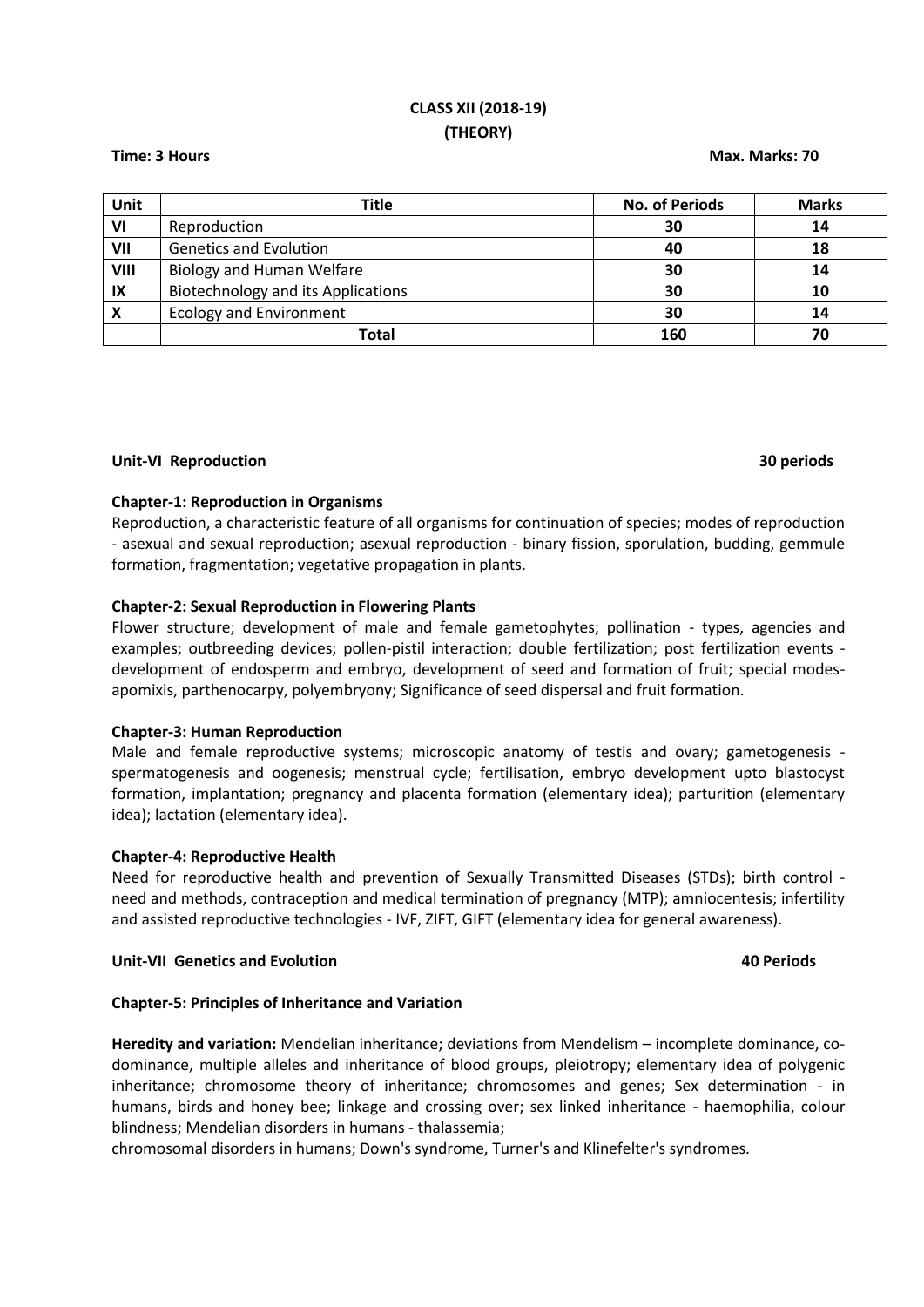# **Chapter-6: Molecular Basis of Inheritance**

Search for genetic material and DNA as genetic material; Structure of DNA and RNA; DNA packaging; DNA replication; Central dogma; transcription, genetic code, translation; gene expression and regulation - lac operon; genome and human and rice genome projects; DNA fingerprinting.

### **Chapter-7: Evolution**

Origin of life; biological evolution and evidences for biological evolution (paleontology, comparative anatomy, embryology and molecular evidences); Darwin's contribution, modern synthetic theory of evolution; mechanism of evolution - variation (mutation and recombination) and natural selection with examples, types of natural selection; Gene flow and genetic drift; Hardy - Weinberg's principle; adaptive radiation; human evolution.

### **Unit-VIII Biology and Human Welfare 30 Periods**

# **Chapter-8: Human Health and Diseases**

Pathogens; parasites causing human diseases (malaria, dengue, chickengunia, filariasis, ascariasis, typhoid, pneumonia, common cold, amoebiasis, ring worm) and their control; Basic concepts of immunology - vaccines; cancer, HIV and AIDS; Adolescence - drug and alcohol abuse.

# **Chapter-9: Strategies for Enhancement in Food Production**

Improvement in food production: Plant breeding, tissue culture, single cell protein, Biofortification, Apiculture and Animal husbandry.

### **Chapter-10: Microbes in Human Welfare**

In household food processing, industrial production, sewage treatment, energy generation and microbes as biocontrol agents and biofertilizers. Antibiotics; production and judicious use.

### **Unit-IX Biotechnology and Its Applications 30 Periods**

# **Chapter-11: Biotechnology - Principles and processes**

Genetic Engineering (Recombinant DNA Technology).

### **Chapter-12: Biotechnology and its Application**

Application of biotechnology in health and agriculture: Human insulin and vaccine production, stem cell technology, gene therapy; genetically modified organisms - Bt crops; transgenic animals; biosafety issues, bio piracy and patents.

### **Unit-X Ecology and Environment 30 Periods**

### **Chapter-13: Organisms and Populations**

Organisms and environment: Habitat and niche, population and ecological adaptations; population interactions - mutualism, competition, predation, parasitism; population attributes - growth, birth rate and death rate, age distribution.

### **Chapter-14: Ecosystem**

Ecosystems: Patterns, components; productivity and decomposition; energy flow; pyramids of number, biomass, energy; nutrient cycles (carbon and phosphorous); ecological succession; ecological services carbon fixation, pollination, seed dispersal, oxygen release (in brief).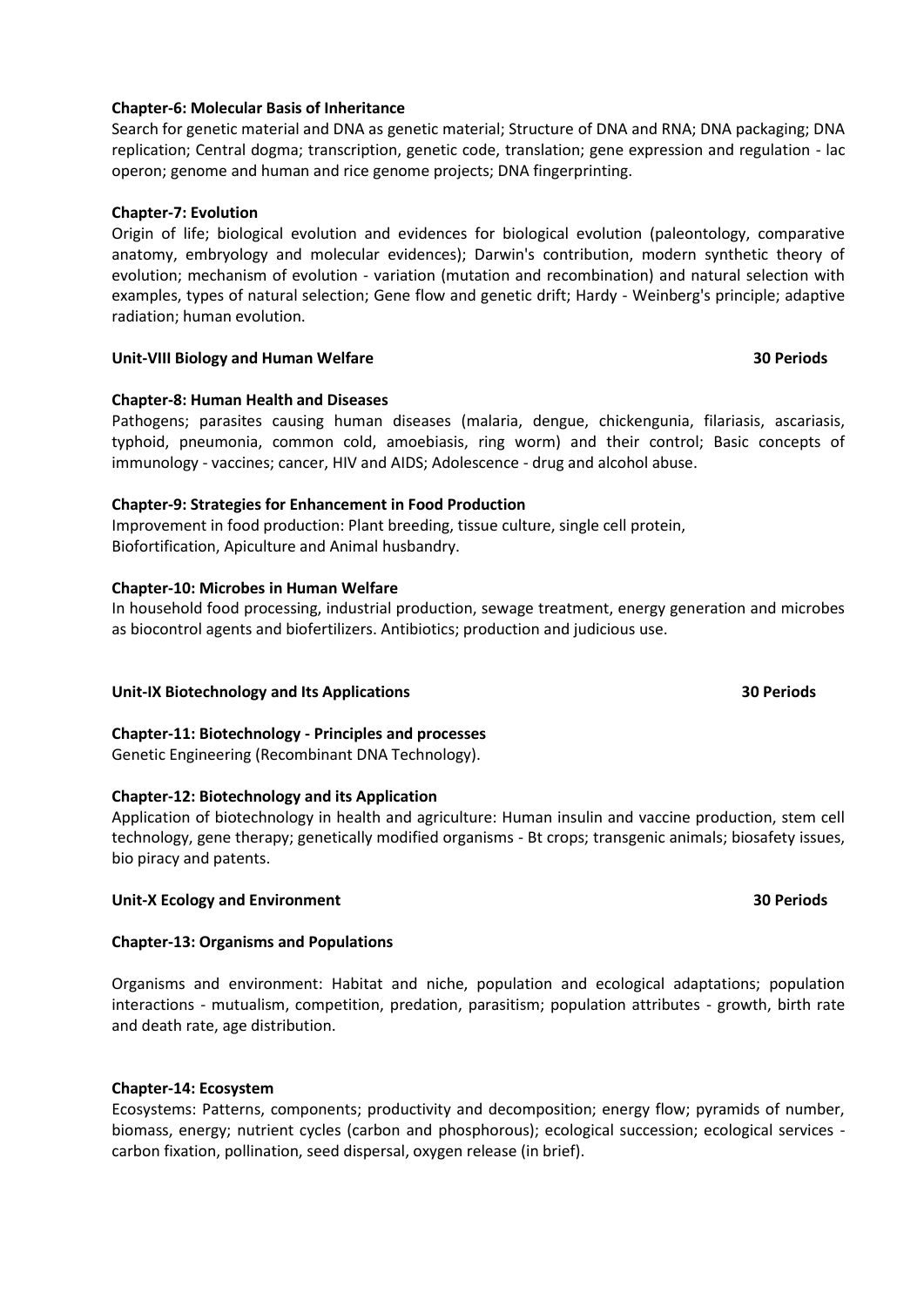# **Chapter-15: Biodiversity and its Conservation**

Biodiversity-Concept, patterns, importance; loss of biodiversity; biodiversity conservation; hotspots, endangered organisms, extinction, Red Data Book, biosphere reserves, national parks, sanctuaries and Ramsar sites.

### **Chapter-16: Environmental Issues**

Air pollution and its control; water pollution and its control; agrochemicals and their effects; solid waste management; radioactive waste management; greenhouse effect and climate change impact and mitigation; ozone layer depletion; deforestation; any one case study as success story addressing environmental issue(s).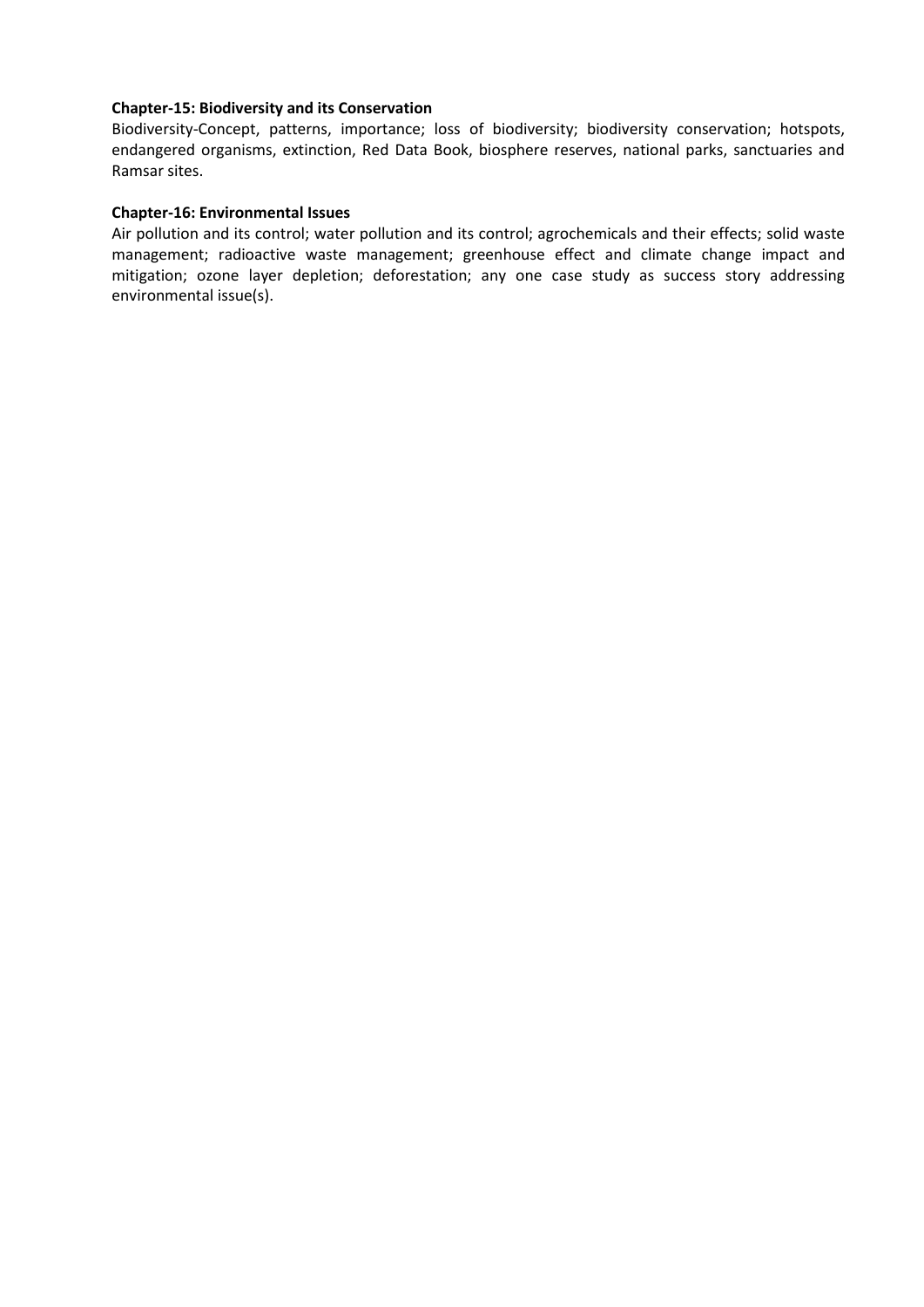### **PRACTICALS**

### **Time allowed: 3 Hours Max. Marks: 30**

| <b>Evaluation Scheme</b>   |         |
|----------------------------|---------|
|                            |         |
| One Major Experiment       | 5 Marks |
| One Minor Experiment       | 4 Marks |
| Slide Preparation          | 5 Marks |
| Spotting                   | 7 Marks |
| Practical Record+Viva Voce | 4 Marks |
| Project Record + Viva Voce | 5 Marks |
| <b>Total</b>               | 30Marks |

### **A. List of Experiments 60 Periods**

1. Study pollen germination on a slide.

2. Collect and study soil from at least two different sites and study them for texture, moisture content, pH and water holding capacity. Correlate with the kinds of plants found in them.

3. Collect water from two different water bodies around you and study them for pH, clarity and presence of any living organism.

4. Study the presence of suspended particulate matter in air at two widely different sites.

5. Study the plant population density by quadrat method.

6. Study the plant population frequency by quadrat method.

7. Prepare a temporary mount of onion root tip to study mitosis.

8. Study the effect of different temperatures and three different pH on the activity of salivary amylase on starch.

9. Isolate DNA from available plant material such as spinach, green pea seeds, papaya, etc.

# **B. Study/observation of the following (Spotting)**

1. Flowers adapted to pollination by different agencies (wind, insects, birds).

2. Pollen germination on stigma through a permanent slide.

3. Identification of stages of gamete development, i.e., T.S. of testis and T.S. of ovary through permanent slides (from grasshopper/mice).

4. Meiosis in onion bud cell or grasshopper testis through permanent slides.

5. T.S. of blastula through permanent slides (Mammalian).

6. Mendelian inheritance using seeds of different colour/sizes of any plant.

7. Prepared pedigree charts of any one of the genetic traits such as rolling of tongue, blood groups, ear lobes, widow's peak and colour blindness.

8. Controlled pollination - emasculation, tagging and bagging.

9. Common disease causing organisms like Ascaris, Entamoeba, Plasmodium, any fungus causing ringworm through permanent slides or specimens. Comment on symptoms of diseases that they cause.

10. Two plants and two animals (models/virtual images) found in xeric conditions. Comment upon their morphological adaptations.

11. Two plants and two animals (models/virtual images) found in aquatic conditions. Comment upon their morphological adaptations.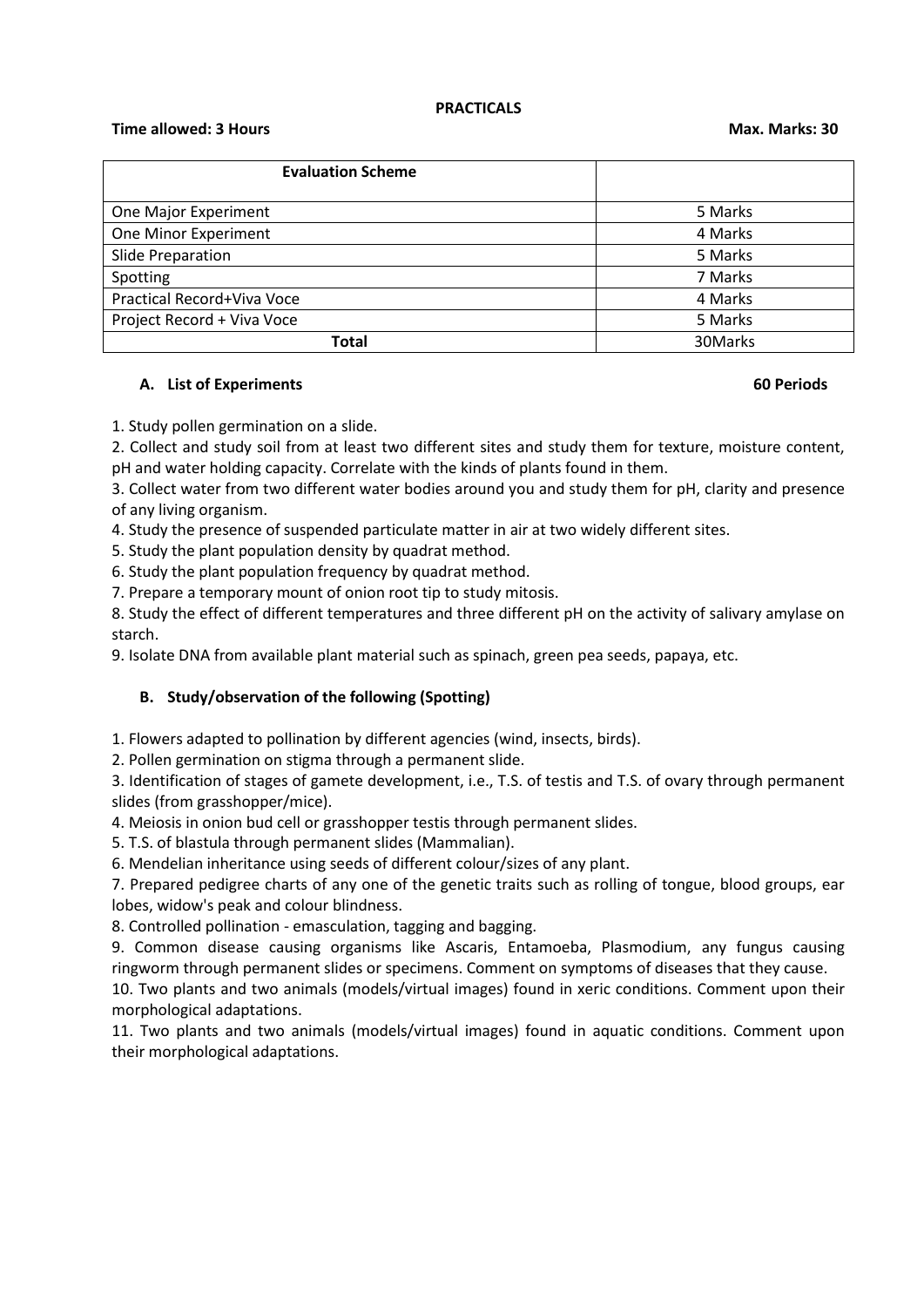# **Practical Examination for Visually Impaired Students of Classes XI and XII**

# **Evaluation Scheme**

# **Time Allowed: Two hours Max. Marks: 30**

| Identification/Familiarity with the apparatus         | 5 marks  |
|-------------------------------------------------------|----------|
| Written test (Based on given / prescribed practicals) | 10 marks |
| <b>Practical Records</b>                              | 5 marks  |
| Viva                                                  | 10 marks |
| Total                                                 | 30 marks |

# **General Guidelines**

The practical examination will be of two hour duration.

A separate list of ten experiments is included here.

The written examination in practicals for these students will be conducted at the time of practical examination of all other students.

The written test will be of 30 minutes duration.

The question paper given to the students should be legibly typed. It should contain a total of 15 practical skill based very short answer type questions. A student would be required to answer any 10 questions.

A writer may be allowed to such students as per CBSE examination rules.

All questions included in the question paper should be related to the listed practicals. Every question should require about two minutes to be answered.

These students are also required to maintain a practical file. A student is expected to record at least five of the listed experiments as per the specific instructions for each subject. These practicals should be duly checked and signed by the internal examiner.

The format of writing any experiment in the practical file should include aim, apparatus required, simple theory, procedure, related practical skills, precautions etc.

Questions may be generated jointly by the external/internal examiners and used for assessment.

The viva questions may include questions based on basic theory / principle / concept, apparatus / materials / chemicals required, procedure, precautions, sources of error etc.

# **Class XII**

**A. Items for Identification/ familiarity with the apparatus for assessment in practicals (All experiments)** Beaker, flask, petridishes, soil from different sites- sandy, clayey, loamy, small potted plants, aluminium foil, paint brush, test tubes, starch solution, iodine, ice cubes, Bunsen burner/water bath, large colourful flowers, Maize inflorescence, model of developmental stages highlighting morula and blastula of frog, beads of different shapes (cubes, round) /size, smooth and rough, tags of different shapes, bags, *Ascaris*, Cacti (Opuntia).

# **B. List of Practicals**

1. Study of the soil obtained from at least two different sites for their texture and water holding capacity.

2. Study of presence of suspended particulate matter in air at two widely different sites.

3. Study of the effect of different temperatures on the activity of salivary amylase.

4. Study of flowers adapted to pollination by different agencies (wind, insects).

5. Identification of T.S of morula or blastula of frog.

6. Study of Mendelian inheritance pattern using beads of different colour/sizes.

7. Prepararation of pedigree charts of genetic traits such as rolling of tongue, colour blindness.

8. Study of emasculation, tagging and bagging by trying out an exercise on controlled pollination.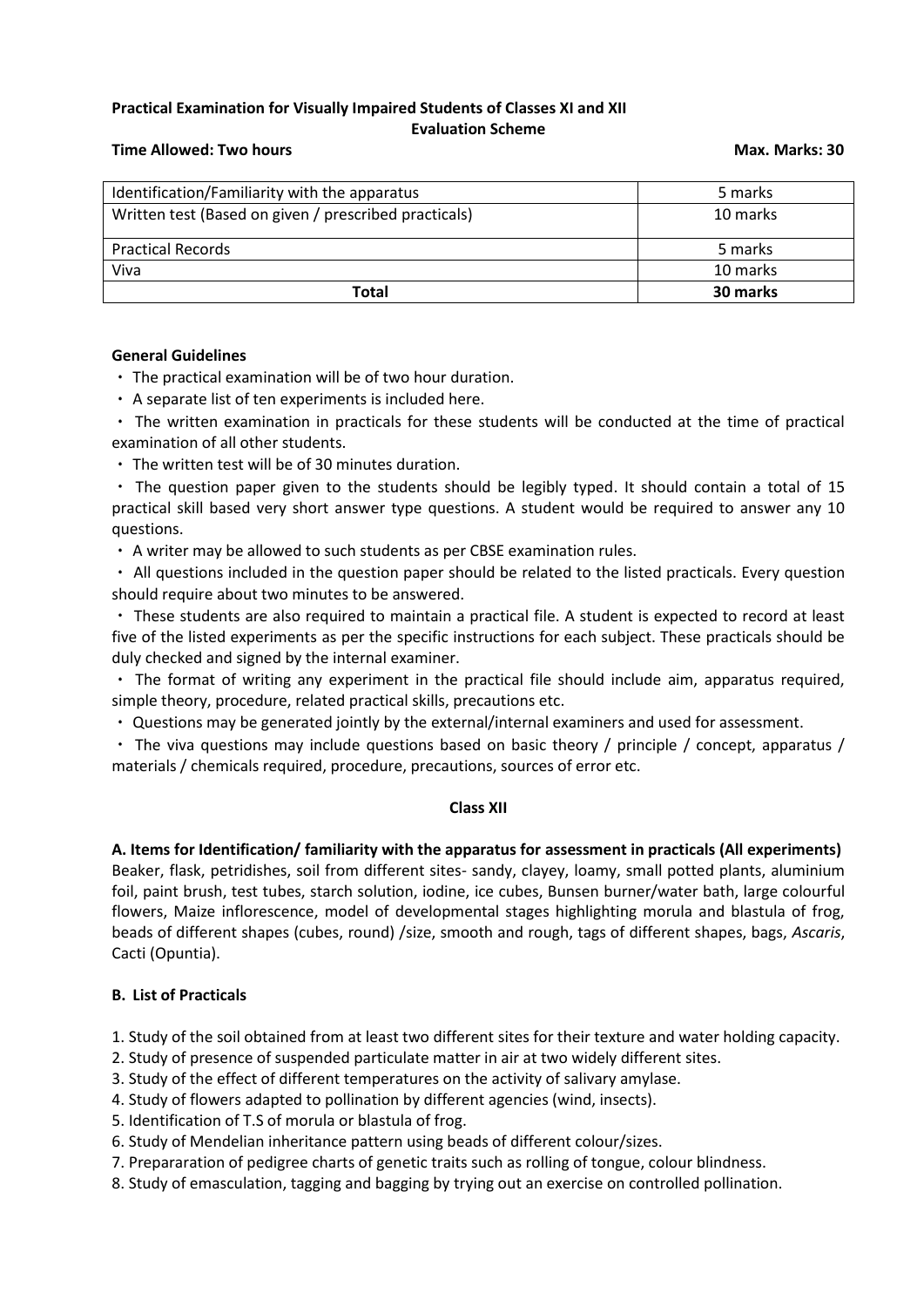9. Identify common disease causing organisms like *Ascaris* and learn some common symptoms of the disease that they cause.

10. Comment upon the morphological adaptations of plants found in xerophytic conditions.

**Note:** The above practicals may be carried out in an experiential manner rather than recording observations.

# **Prescribed Books:**

1. Biology, Class-XII, Published by NCERT

2. Other related books and manuals brought out by NCERT (consider multimedia also)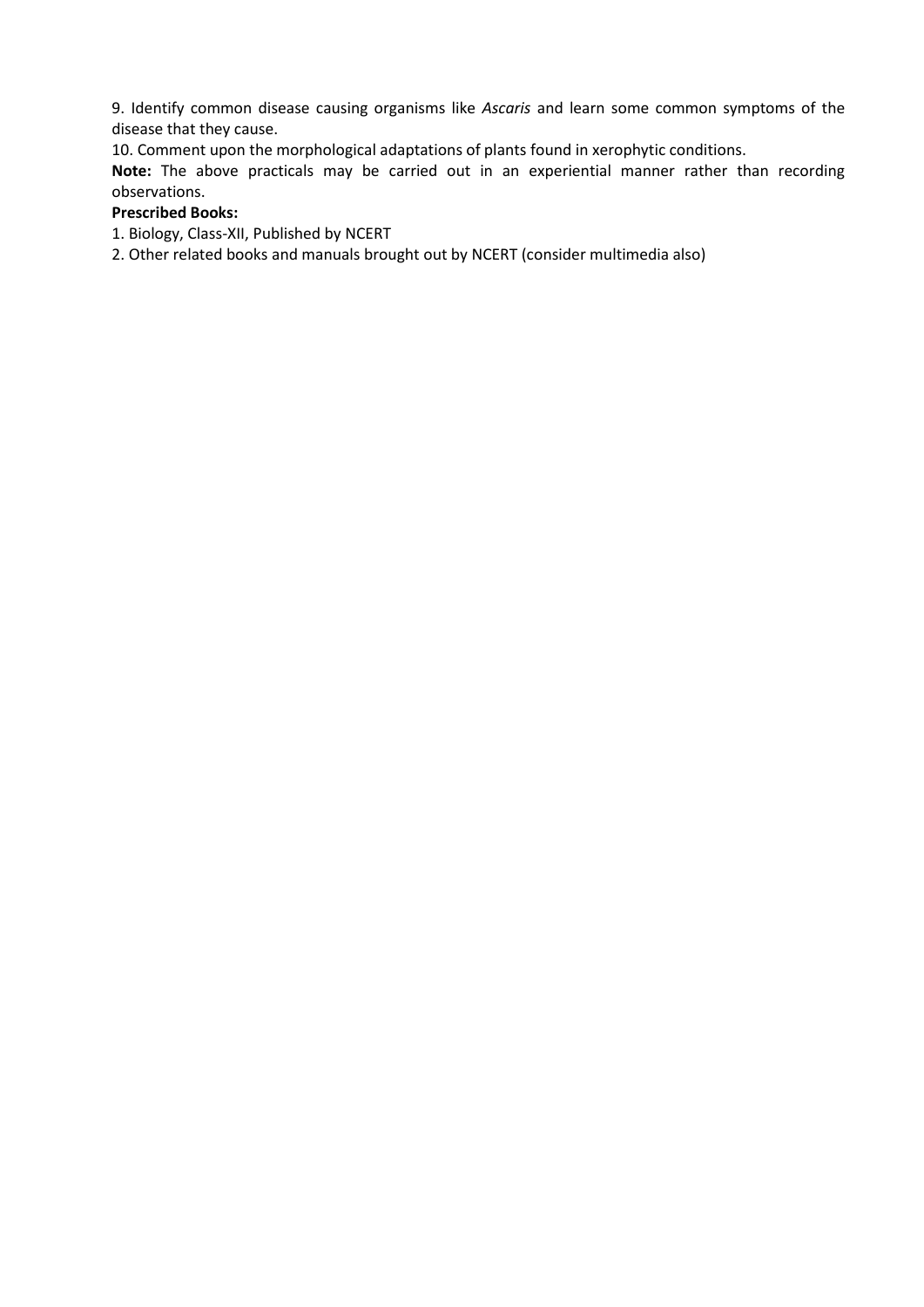# **BIOLOGY (Code No. 044) QUESTION PAPER DESIGN Class - XII (2018-19)**

|      | <b>Time: 3 Hours</b>                                                                                                                                                                                                                                      |                                                            |                                                   |                                                            |                                            |                              | Max. Marks: 70 |
|------|-----------------------------------------------------------------------------------------------------------------------------------------------------------------------------------------------------------------------------------------------------------|------------------------------------------------------------|---------------------------------------------------|------------------------------------------------------------|--------------------------------------------|------------------------------|----------------|
| S.No | <b>Typology of Questions</b>                                                                                                                                                                                                                              | <b>Very</b><br><b>Short</b><br>Answer<br>(VSA)<br>(1 mark) | <b>Short</b><br>Answer-I<br>$(SA-I)$<br>(2 marks) | <b>Short</b><br><b>Answer-II</b><br>$(SA-II)$<br>(3 marks) | Long<br><b>Answer</b><br>(LA)<br>(5 marks) | <b>Total</b><br><b>Marks</b> | %<br>Weightage |
| 1.   | <b>Remembering- (Knowledge</b><br>based Simple recall<br>questions,<br>to know specific facts, terms,<br>concepts, principles, or<br>theories, Identify, define,<br>or recite, information)                                                               | $\overline{2}$                                             | 1                                                 | $\mathbf{1}$                                               |                                            | 7                            | 10%            |
| 2.   | Understanding-<br>(Comprehension -To be<br>familiar with meaning and to<br>understand conceptually,<br>interpret, compare, contrast,<br>explain, paraphrase<br>information)                                                                               |                                                            | $\overline{\mathbf{c}}$                           | 4                                                          | $\mathbf{1}$                               | 21                           | 30%            |
| 3.   | <b>Application (Use abstract</b><br>information in concrete<br>situation, to apply knowledge<br>to new situations, Use given<br>content to interpret a<br>situation, provide an<br>example,<br>or solve a problem)                                        |                                                            | $\mathbf{2}$                                      | 4                                                          | $\mathbf{1}$                               | 21                           | 30%            |
| 4.   | <b>High Order Thinking Skills</b><br>(Analysis & Synthesis-<br>Classify, Compare, Contrast,<br>or differentiate between<br>different pieces of<br>information, Organize and/or<br>integrate unique<br>pieces of information from a<br>variety of sources) | $\mathbf{2}$                                               | 1                                                 | 1                                                          | $\mathbf{1}$                               | 12                           | 17%            |
| 5.   | Evaluation- (Appraise, judge,<br>and/or justify the value or<br>worth of a decision or<br>outcome, or to predict<br>outcomes based on values)                                                                                                             | $\mathbf{1}$                                               | $\mathbf{1}$                                      | $\overline{2}$                                             |                                            | 9                            | 13%            |
|      | <b>TOTAL</b>                                                                                                                                                                                                                                              | $5x1=5$                                                    | $7x2=14$                                          | $12x3 = 36$                                                | $3x5=15$                                   | 70(27)                       | 100%           |